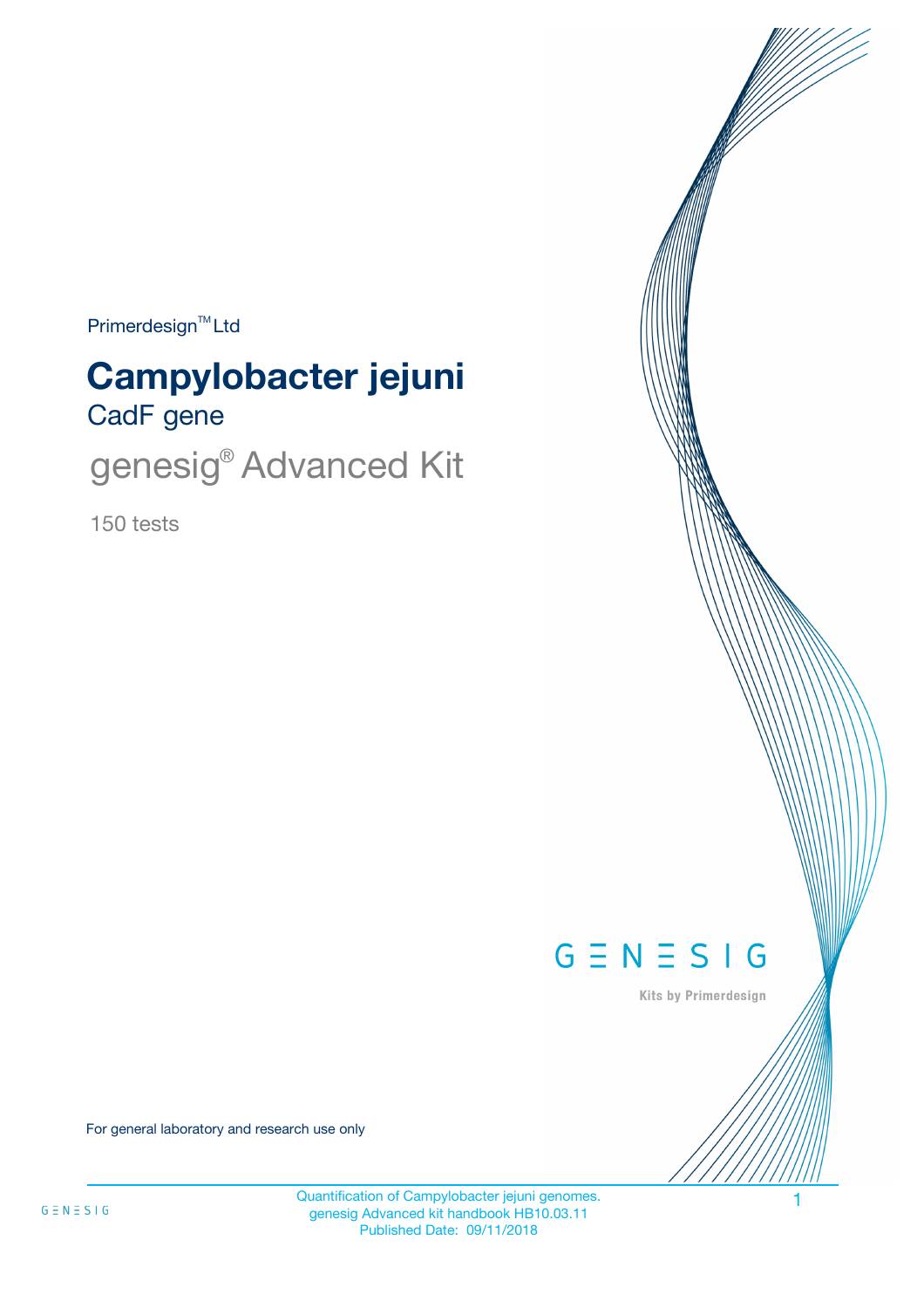## Introduction to Campylobacter jejuni

The genus Campylobacter are Gram-negative, spiral, microaerophilic bacteria. Motile, with either uni- or bi-polar flagella, the organisms have a somewhat curved, rod-like appearance, and are oxidase-positive. Campylobacter jejuni is now recognised as one of the main causes of bacterial foodborne disease in many developed countries. At least a dozen species of Campylobacter have been implicated in human disease, with C. jejuni and C. coli the most common.

Campylobacteriosis is an infection by campylobacter. The common routes of transmission are fecal-oral, person-to-person sexual contact, ingestion of contaminated food or water. It produces an inflammatory, sometimes bloody, diarrhea, periodontitis or dysentery syndrome, mostly including cramps, fever and pain. The infection is usually self-limiting and in most cases, symptomatic treatment by reposition of liquid and electrolyte replacement is enough in human infections. The use of antibiotics, on the other hand, is controversial.

This is most commonly caused by C. jejuni, a spiral and comma shaped bacterium normally found in cattle, swine, and birds, where it is non-pathogenic. But the illness can also be caused by C. coli (also found in cattle, swine, and birds)

One cause of the effects of campylobacteriosis is tissue injury in the gut. The sites of tissue injury include the jejunum, the ileum, and the colon. C jejuni appears to achieve this by invading and destroying epithelial cells.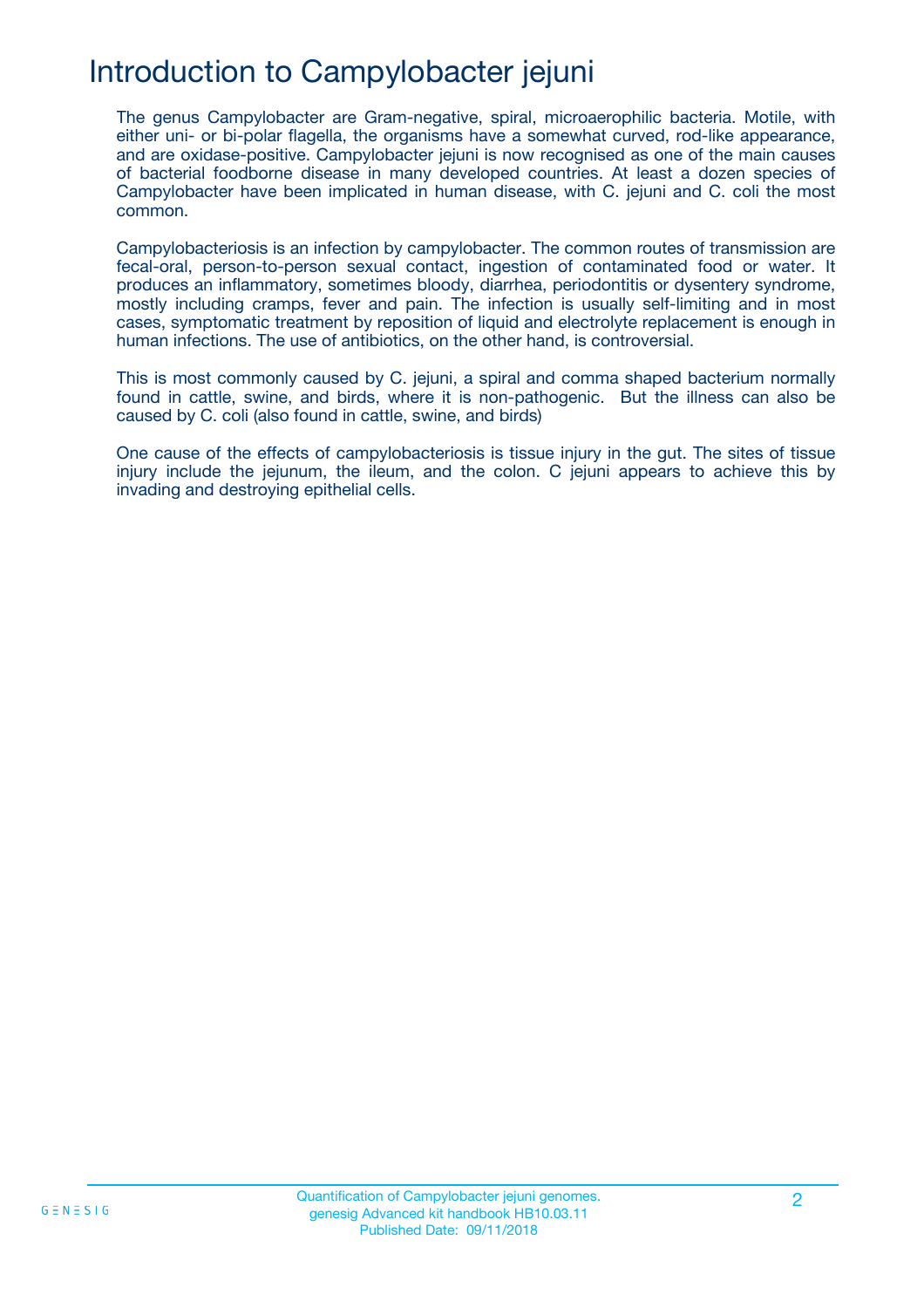## **Specificity**

The Primerdesign genesig Kit for Campylobacter jejuni (C.jejuni) genomes is designed for the in vitro quantification of C.jejuni genomes. The kit is designed to have a broad detection profile. Specifically, the primers represent 100% homology with over 95% of the NCBI database reference sequences available at the time of design.

The dynamics of genetic variation means that new sequence information may become available after the initial design. Primerdesign periodically reviews the detection profiles of our kits and when required releases new versions.

The primers have 100% homology with over 95% of reference sequences contained in the NCBI database.

Accession number of detect C.jejuni strains CP000814.1, AL111168.1, CP000025.1, AF104303.1, CP000538.1, CP000768.1, AF104302.1,

If you require further information, or have a specific question about the detection profile of this kit then please send an e.mail to enquiry@primerdesign.co.uk and our bioinformatics team will answer your question.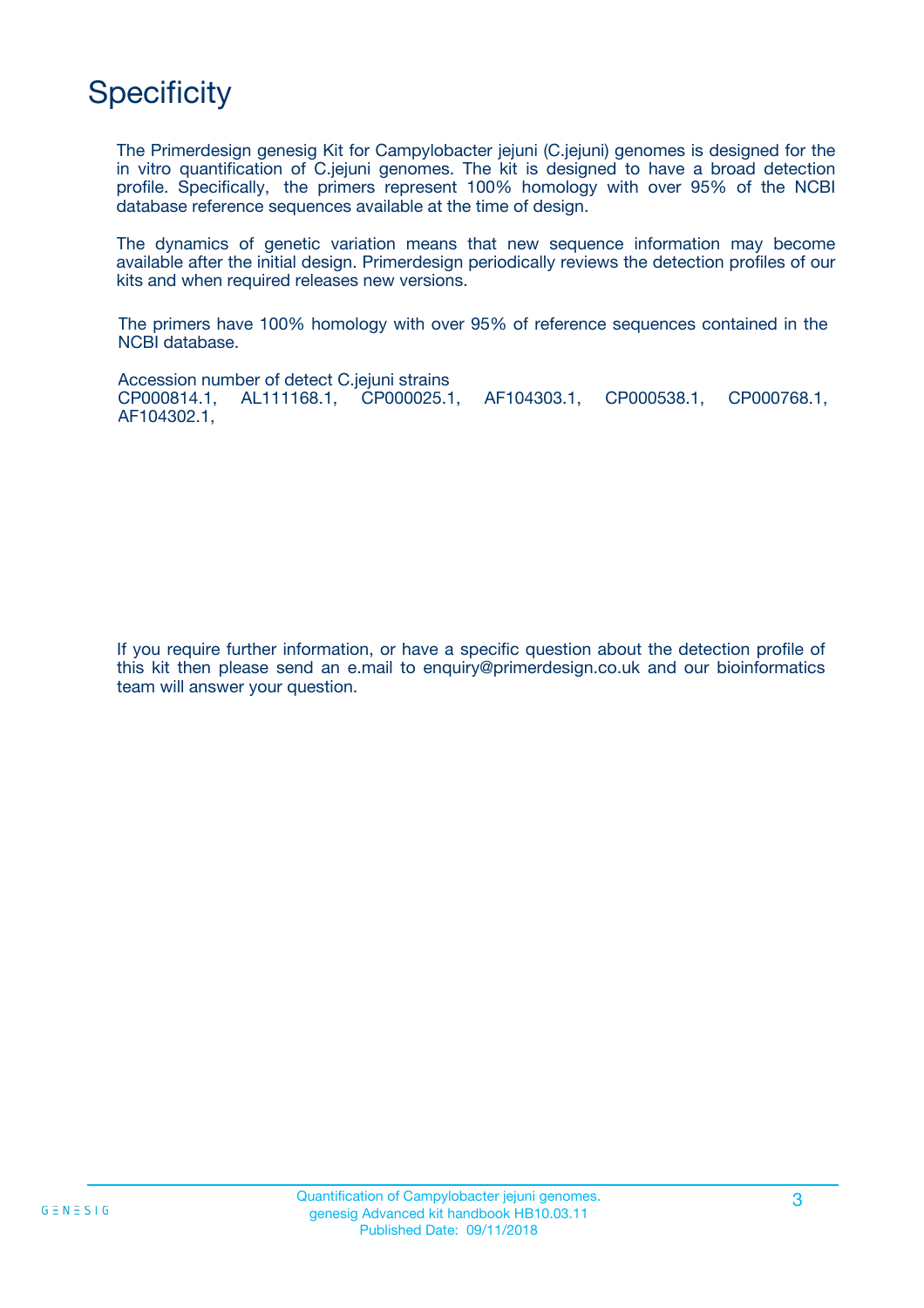## Kit contents

- **C.jejuni specific primer/probe mix (150 reactions BROWN)** FAM labelled
- **C.jejuni positive control template (for Standard curve RED)**
- **Internal extraction control primer/probe mix (150 reactions BROWN)** VIC labelled as standard
- **Internal extraction control DNA (150 reactions BLUE)**
- **Endogenous control primer/probe mix (150 reactions BROWN)** FAM labelled
- **RNase/DNase free water (WHITE)** for resuspension of primer/probe mixes
- **Template preparation buffer (YELLOW)** for resuspension of internal control template, positive control template and standard curve preparation

### Reagents and equipment to be supplied by the user

#### **Real-time PCR Instrument**

#### **Extraction kit**

This kit is recommended for use with genesig Easy DNA/RNA extraction kit. However, it is designed to work well with all processes that yield high quality RNA and DNA with minimal PCR inhibitors.

#### **oasig**TM **lyophilised or Precision**®**PLUS 2X qPCR Master Mix**

This kit is intended for use with oasig or PrecisionPLUS2X qPCR Master Mix.

**Pipettors and Tips**

**Vortex and centrifuge**

#### **Thin walled 1.5 ml PCR reaction tubes**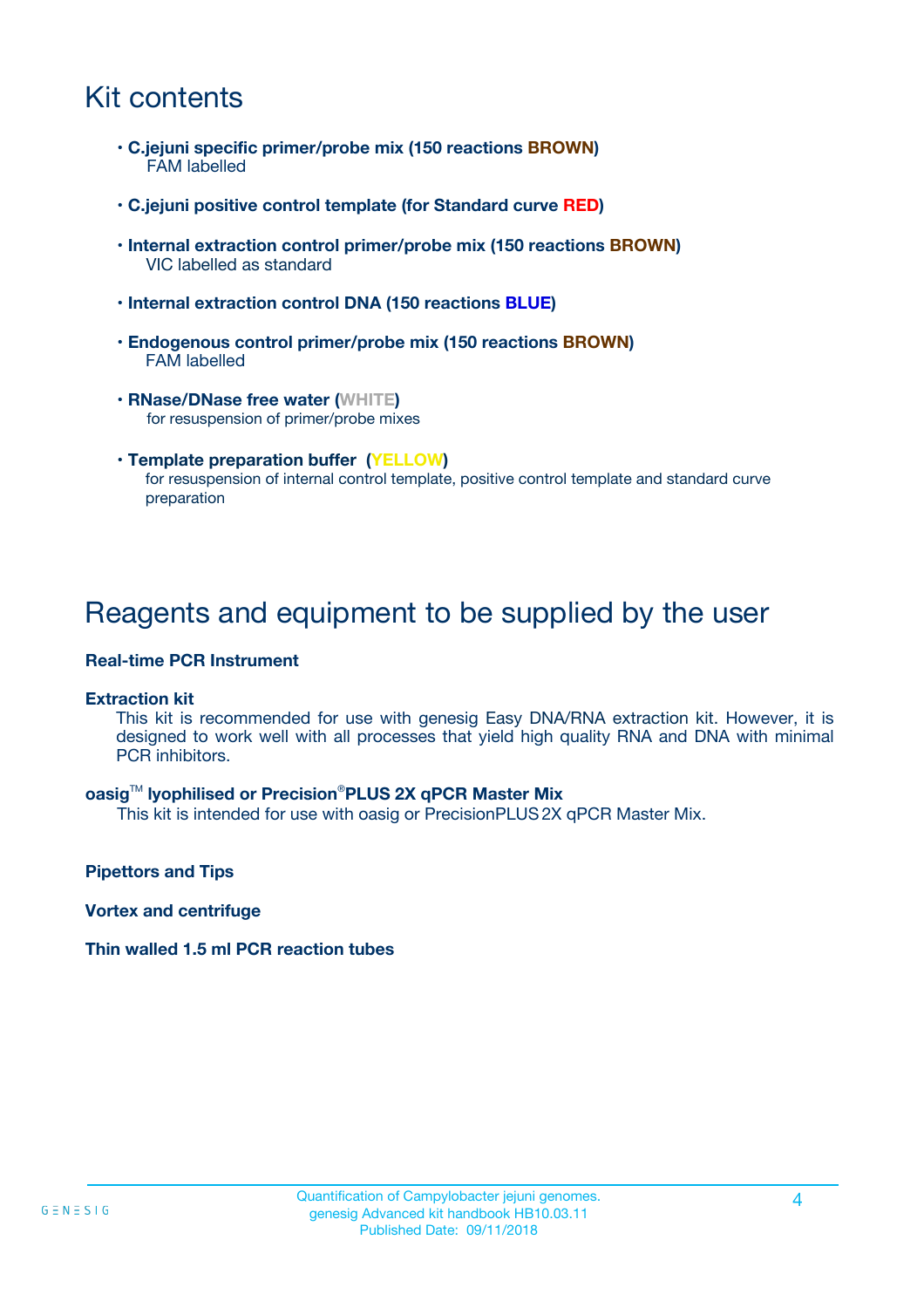### Kit storage and stability

This kit is stable at room temperature but should be stored at -20ºC on arrival. Once the lyophilised components have been resuspended they should not be exposed to temperatures above -20°C for longer than 30 minutes at a time and unnecessary repeated freeze/thawing should be avoided. The kit is stable for six months from the date of resuspension under these circumstances.

If a standard curve dilution series is prepared this can be stored frozen for an extended period. If you see any degradation in this serial dilution a fresh standard curve can be prepared from the positive control.

Primerdesign does not recommend using the kit after the expiry date stated on the pack.

### Suitable sample material

All kinds of sample material suited for PCR amplification can be used. Please ensure the samples are suitable in terms of purity, concentration, and DNA integrity (An internal PCR control is supplied to test for non specific PCR inhibitors). Always run at least one negative control with the samples. To prepare a negative-control, replace the template DNA sample with RNase/DNase free water.

### Dynamic range of test

Under optimal PCR conditions genesig C.jejuni detection kits have very high priming efficiencies of >95% and can detect less than 100 copies of target template.

### Notices and disclaimers

This product is developed, designed and sold for research purposes only. It is not intended for human diagnostic or drug purposes or to be administered to humans unless clearly expressed for that purpose by the Food and Drug Administration in the USA or the appropriate regulatory authorities in the country of use. During the warranty period Primerdesign genesig detection kits allow precise and reproducible data recovery combined with excellent sensitivity. For data obtained by violation to the general GLP guidelines and the manufacturer's recommendations the right to claim under guarantee is expired. PCR is a proprietary technology covered by several US and foreign patents. These patents are owned by Roche Molecular Systems Inc. and have been sub-licensed by PE Corporation in certain fields. Depending on your specific application you may need a license from Roche or PE to practice PCR. Additional information on purchasing licenses to practice the PCR process may be obtained by contacting the Director of Licensing at Roche Molecular Systems, 1145 Atlantic Avenue, Alameda, CA 94501 or Applied Biosystems business group of the Applera Corporation, 850 Lincoln Centre Drive, Foster City, CA 94404. In addition, the 5' nuclease assay and other homogeneous amplification methods used in connection with the PCR process may be covered by U.S. Patents 5,210,015 and 5,487,972, owned by Roche Molecular Systems, Inc, and by U.S. Patent 5,538,848, owned by The Perkin-Elmer Corporation.

## Trademarks

Primerdesign™ is a trademark of Primerdesign Ltd.

genesig $^\circledR$  is a registered trademark of Primerdesign Ltd.

The PCR process is covered by US Patents 4,683,195, and 4,683,202 and foreign equivalents owned by Hoffmann-La Roche AG. BI, ABI PRISM® GeneAmp® and MicroAmp® are registered trademarks of the Applera Genomics (Applied Biosystems Corporation). BIOMEK® is a registered trademark of Beckman Instruments, Inc.; iCycler™ is a registered trademark of Bio-Rad Laboratories, Rotor-Gene is a trademark of Corbett Research. LightCycler™ is a registered trademark of the Idaho Technology Inc. GeneAmp®, TaqMan® and AmpliTaqGold® are registered trademarks of Roche Molecular Systems, Inc., The purchase of the Primerdesign™ reagents cannot be construed as an authorization or implicit license to practice PCR under any patents held by Hoffmann-LaRoche Inc.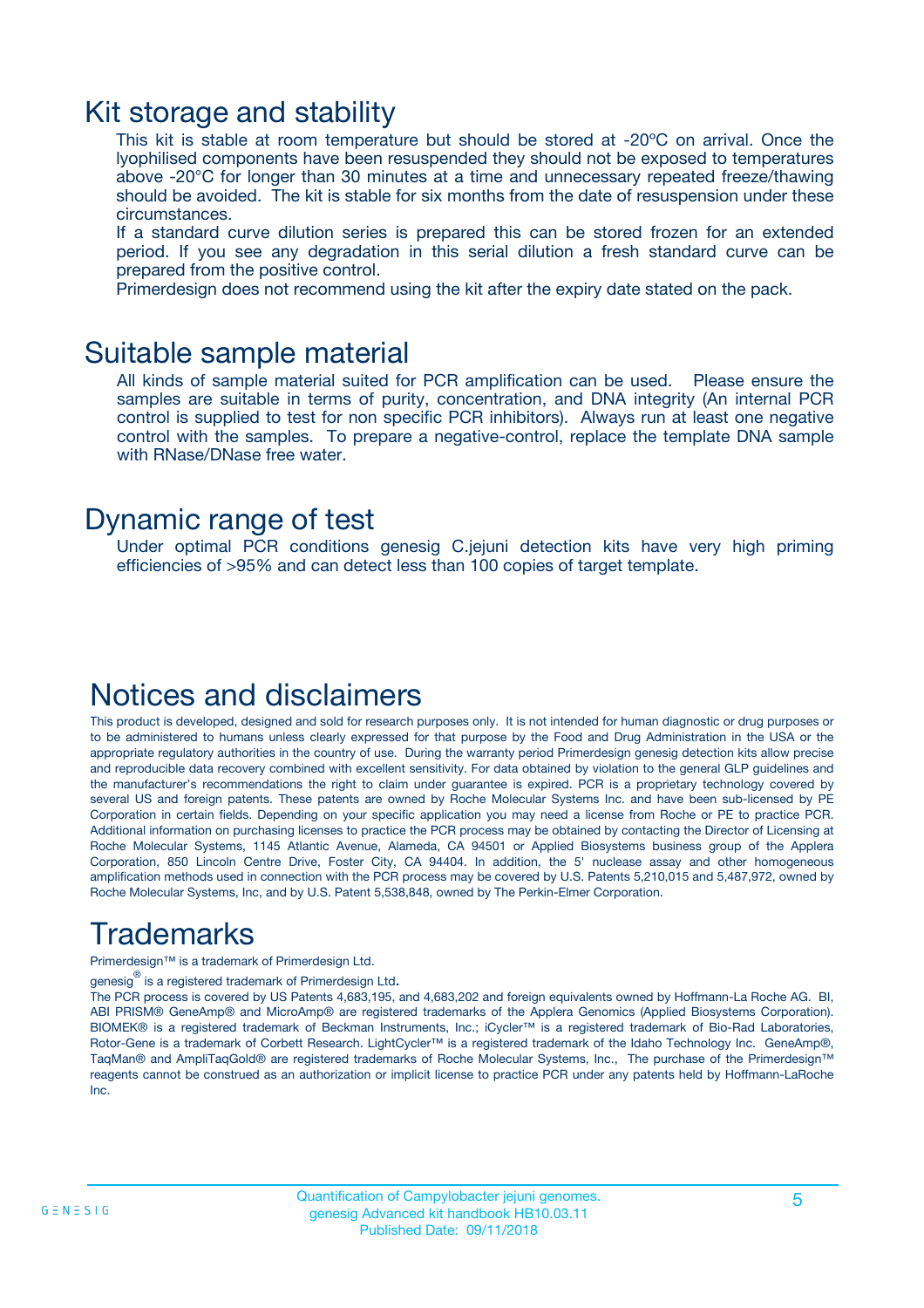### Principles of the test

#### **Real-time PCR**

A C.jejuni specific primer and probe mix is provided and this can be detected through the FAM channel.

The primer and probe mix provided exploits the so-called TaqMan® principle. During PCR amplification, forward and reverse primers hybridize to the C.jejuni DNA. A fluorogenic probe is included in the same reaction mixture which consists of a DNA probe labeled with a 5`-dye and a 3`-quencher. During PCR amplification, the probe is cleaved and the reporter dye and quencher are separated. The resulting increase in fluorescence can be detected on a range of qPCR platforms.

#### **Positive control**

For copy number determination and as a positive control for the PCR set up, the kit contains a positive control template. This can be used to generate a standard curve of C.jejuni copy number / Cq value. Alternatively the positive control can be used at a single dilution where full quantitative analysis of the samples is not required. Each time the kit is used, at least one positive control reaction must be included in the run. A positive result indicates that the primers and probes for detecting the target C.jejuni gene worked properly in that particular experimental scenario. If a negative result is obtained the test results are invalid and must be repeated. Care should be taken to ensure that the positive control does not contaminate any other kit component which would lead to false-positive results. This can be achieved by handling this component in a Post PCR environment. Care should also be taken to avoid cross-contamination of other samples when adding the positive control to the run. This can be avoided by sealing all other samples and negative controls before pipetting the positive control into the positive control well.

#### **Negative control**

To validate any positive findings a negative control reaction should be included every time the kit is used. For this reaction the RNase/DNase free water should be used instead of template. A negative result indicates that the reagents have not become contaminated while setting up the run.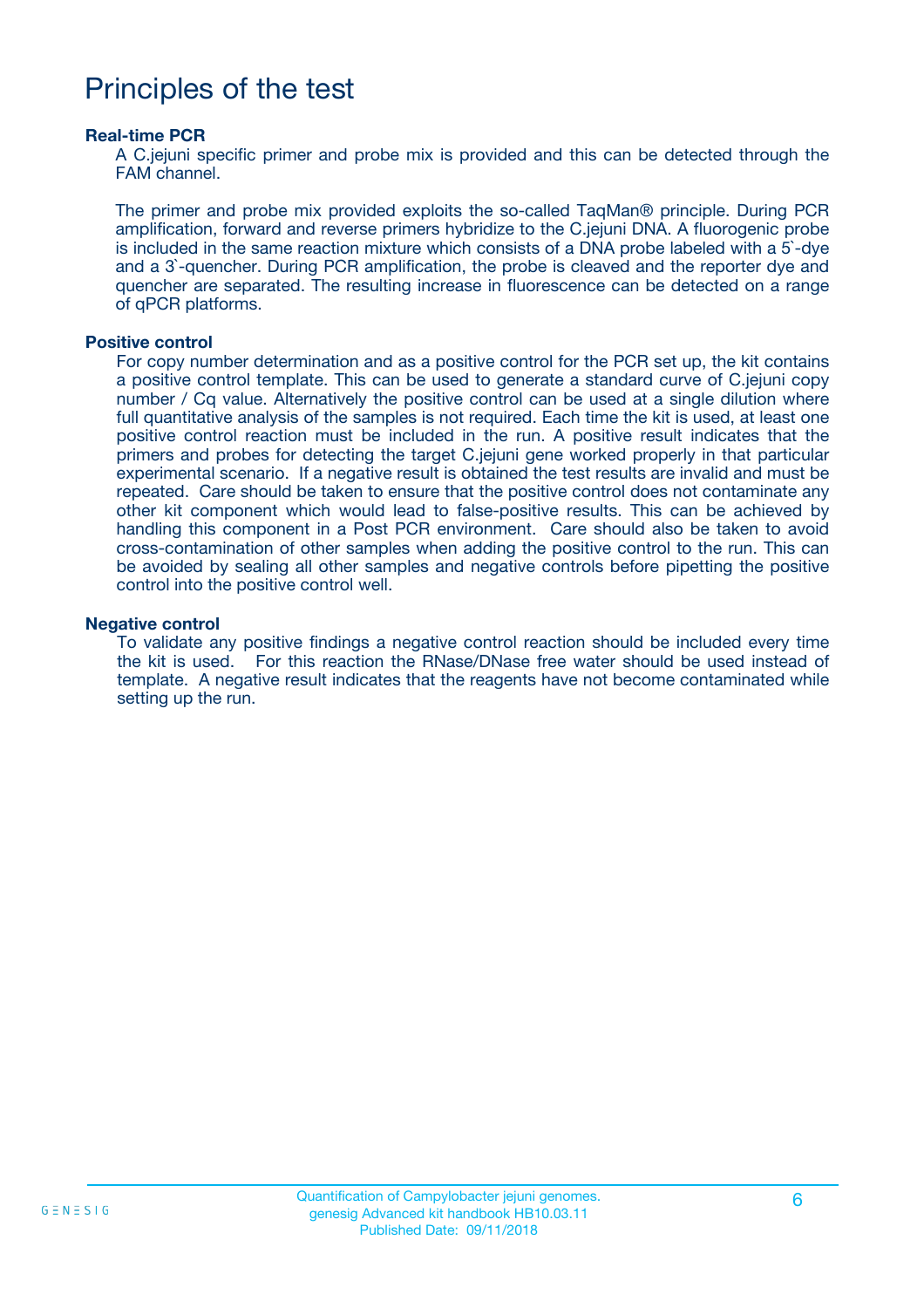#### **Internal DNA extraction control**

When performing DNA extraction, it is often advantageous to have an exogenous source of DNA template that is spiked into the lysis buffer. This control DNA is then co-purified with the sample DNA and can be detected as a positive control for the extraction process. Successful co-purification and qPCR for the control DNA also indicates that PCR inhibitors are not present at a high concentration.

A separate primer and probe mix are supplied with this kit to detect the exogenous DNA using qPCR. The primers are present at PCR limiting concentrations which allows multiplexing with the target sequence primers. Amplification of the control DNA does not interfere with detection of the C.jejuni target DNA even when present at low copy number. The Internal control is detected through the VIC channel and gives a Cq value of 28+/-3.

#### **Endogenous control**

To confirm extraction of a valid biological template, a primer and probe mix is included to detect an endogenous gene. Detection of the endogenous control is through the FAM channel and it is NOT therefore possible to perform a multiplex with the C.jejuni primers. A poor endogenous control signal may indicate that the sample did not contain sufficient biological material.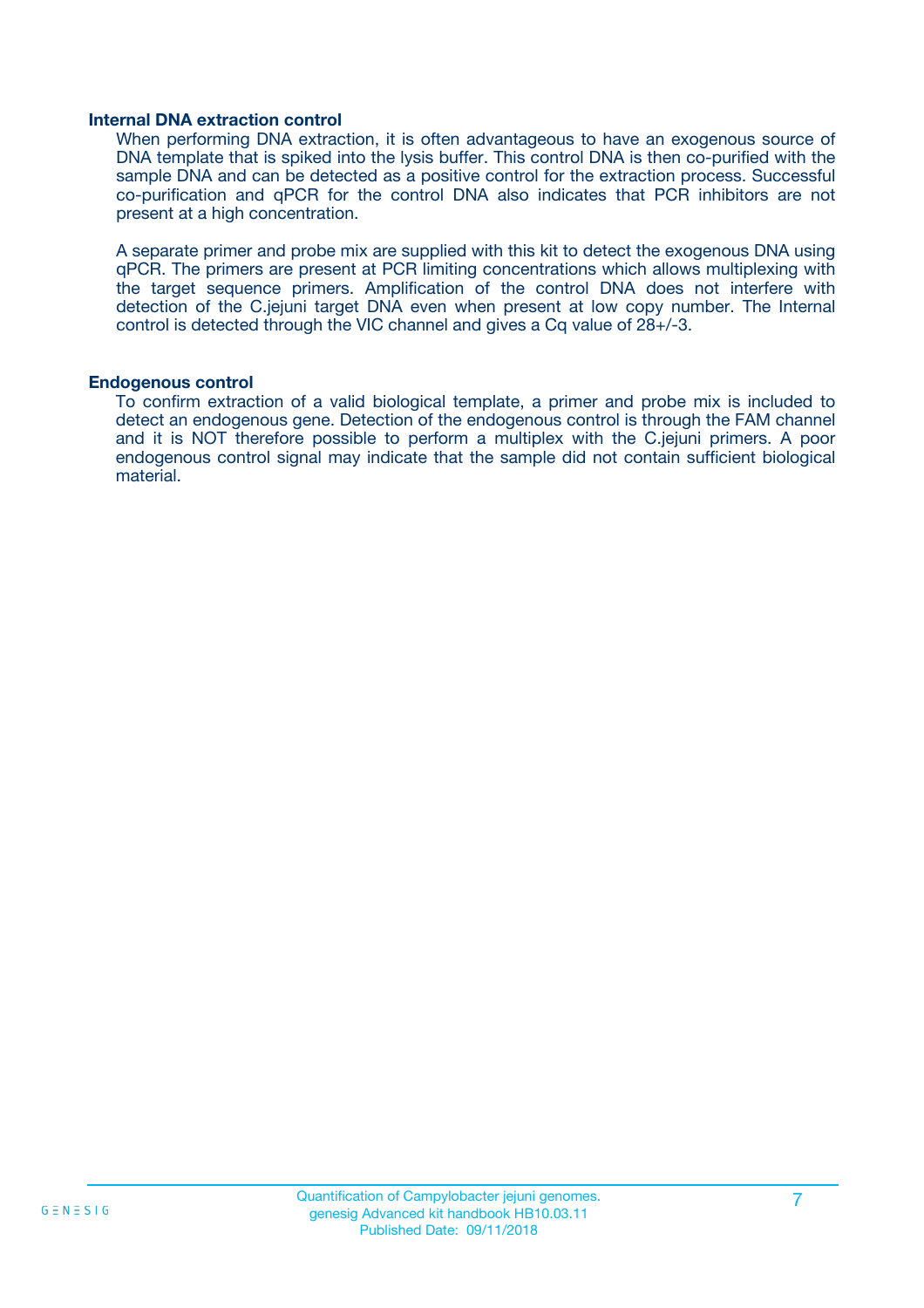### Resuspension protocol

To minimize the risk of contamination with foreign DNA, we recommend that all pipetting be performed in a PCR clean environment. Ideally this would be a designated PCR lab or PCR cabinet. Filter tips are recommended for all pipetting steps.

- **1. Pulse-spin each tube in a centrifuge before opening.** This will ensure lyophilised primer and probe mix is in the base of the tube and is not spilt upon opening the tube.
- **2. Resuspend the primer/probe mixes in the RNase/DNase free water supplied, according to the table below:**

To ensure complete resuspension, vortex each tube thoroughly.

| Component - resuspend in water                       |             |  |
|------------------------------------------------------|-------------|--|
| <b>Pre-PCR pack</b>                                  |             |  |
| C.jejuni primer/probe mix (BROWN)                    | $165$ $\mu$ |  |
| Internal extraction control primer/probe mix (BROWN) | $165$ µl    |  |
| Endogenous control primer/probe mix (BROWN)          | $165$ µl    |  |

**3. Resuspend the internal control template and positive control template in the template preparation buffer supplied, according to the table below:** To ensure complete resuspension, vortex each tube thoroughly.

| Component - resuspend in template preparation buffer |  |  |  |
|------------------------------------------------------|--|--|--|
| <b>Pre-PCR heat-sealed foil</b>                      |  |  |  |
| Internal extraction control DNA (BLUE)               |  |  |  |
| <b>Post-PCR heat-sealed foil</b>                     |  |  |  |
| C.jejuni Positive Control Template (RED) *           |  |  |  |

\* This component contains high copy number template and is a VERY significant contamination risk. It must be opened and handled in a separate laboratory environment, away from the other components.

### DNA extraction

The internal extraction control DNA can be added either to the DNA lysis/extraction buffer or to the DNA sample once it has been resuspended in lysis buffer.

**DO NOT add the internal extraction control DNA directly to the unprocessed biological sample as this will lead to degradation and a loss in signal.**

- **1. Add 4µl of the Internal extraction control DNA (BLUE) to each sample in DNA lysis/extraction buffer per sample.**
- **2. Complete DNA extraction according to the manufacturers protocols.**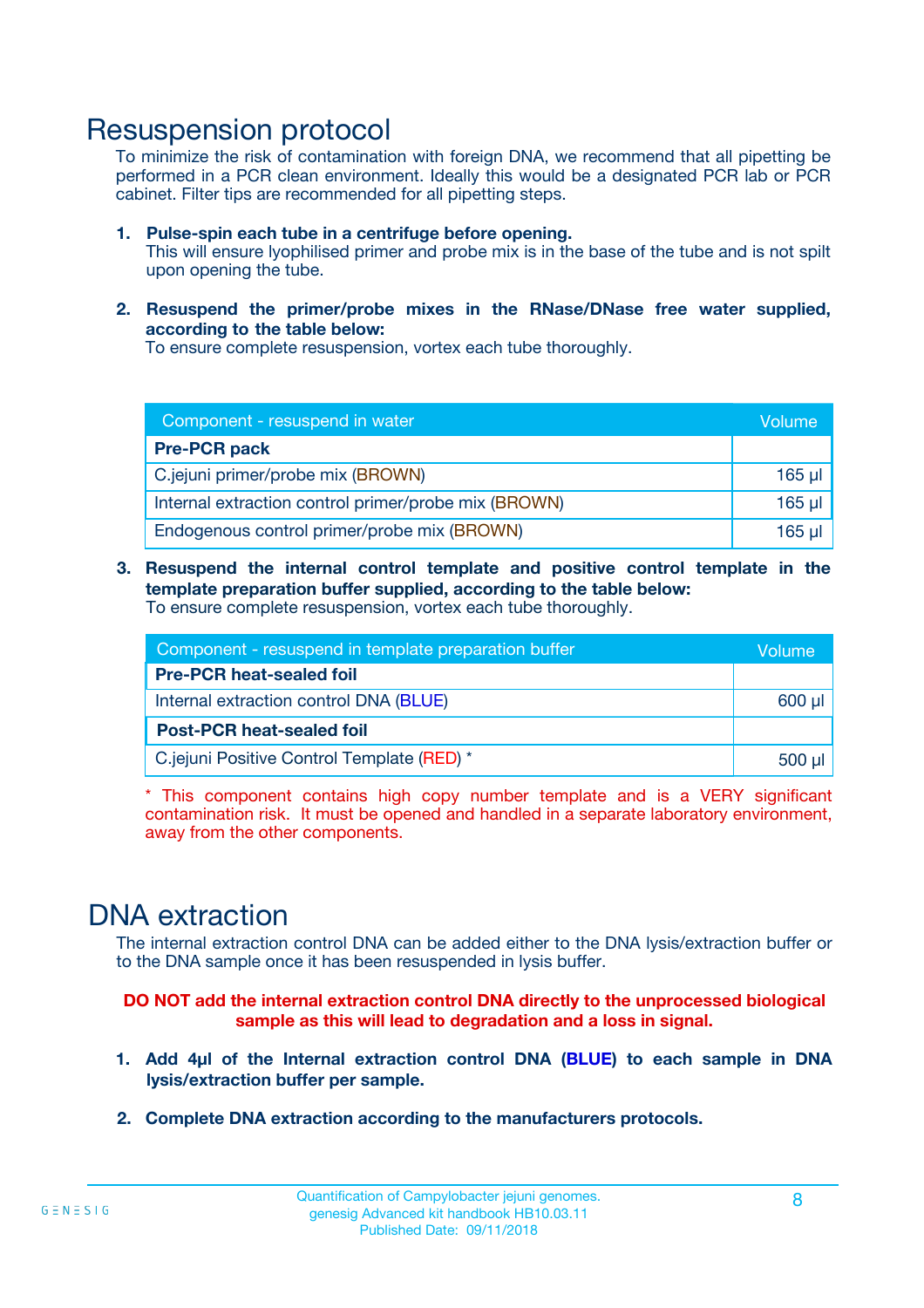# qPCR detection protocol

**1. For each DNA sample prepare a reaction mix according to the table below:** Include sufficient reactions for positive and negative controls.

| Component                                            | Volume   |
|------------------------------------------------------|----------|
| oasig or PrecisionPLUS 2X qPCR Master Mix            | $10 \mu$ |
| C.jejuni primer/probe mix (BROWN)                    | 1 µI l   |
| Internal extraction control primer/probe mix (BROWN) | 1 µl     |
| <b>RNase/DNase free water (WHITE)</b>                | $3 \mu$  |
| <b>Final Volume</b>                                  | 15 µl    |

**2. For each DNA sample prepare an endogenous control reaction according to the table below (Optional):**

**This control reaction will provide useful information regarding the quality of the biological sample.**

| Component                                   | Volume          |
|---------------------------------------------|-----------------|
| oasig or PrecisionPLUS 2X qPCR Master Mix   | $10 \mu$        |
| Endogenous control primer/probe mix (BROWN) | 1 µI            |
| <b>RNase/DNase free water (WHITE)</b>       | 4 µl            |
| <b>Final Volume</b>                         | 15 <sub>µ</sub> |

- **3. Pipette 15µl of each mix into individual wells according to your qPCR experimental plate set up.**
- **4. Prepare sample DNA templates for each of your samples.**
- **5. Pipette 5µl of DNA template into each well, according to your experimental plate set up.**

For negative control wells use 5µl of RNase/DNase free water. The final volume in each well is 20ul.

**6. If a standard curve is included for quantitative analysis, prepare a reaction mix according to the table below:**

| Component                                 | Volume          |
|-------------------------------------------|-----------------|
| oasig or PrecisionPLUS 2X qPCR Master Mix | $10 \mu$        |
| C.jejuni primer/probe mix (BROWN)         | 1 µI            |
| <b>RNase/DNase free water (WHITE)</b>     | $4 \mu$         |
| <b>Final Volume</b>                       | 15 <sub>µ</sub> |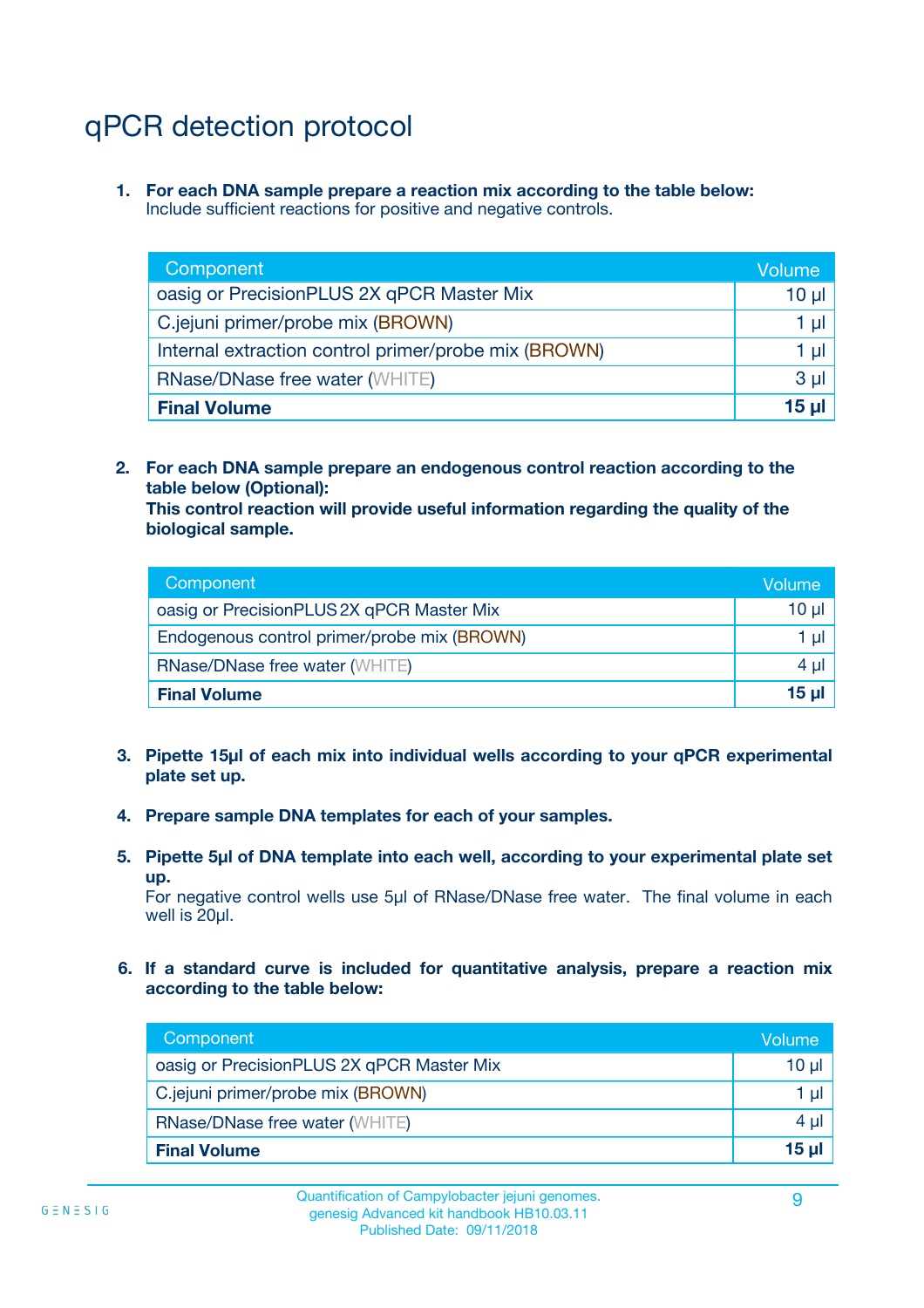#### **7. Preparation of standard curve dilution series.**

- 1) Pipette 90µl of template preparation buffer into 5 tubes and label 2-6
- 2) Pipette 10µl of Positive Control Template (RED) into tube 2
- 3) Vortex thoroughly
- 4) Change pipette tip and pipette 10µl from tube 2 into tube 3
- 5) Vortex thoroughly

Repeat steps 4 and 5 to complete the dilution series

| <b>Standard Curve</b>         | <b>Copy Number</b>     |
|-------------------------------|------------------------|
| Tube 1 Positive control (RED) | $2 \times 10^5$ per µl |
| Tube 2                        | $2 \times 10^4$ per µl |
| Tube 3                        | $2 \times 10^3$ per µl |
| Tube 4                        | $2 \times 10^2$ per µl |
| Tube 5                        | 20 per µl              |
| Tube 6                        | 2 per µl               |

**8. Pipette 5µl of standard template into each well for the standard curve according to your experimental plate set up.**

#### The final volume in each well is 20µl.

## qPCR amplification protocol

Amplification conditions using oasig or PrecisionPLUS 2X qPCR Master Mix.

|             | <b>Step</b>       | <b>Time</b>     | Temp    |
|-------------|-------------------|-----------------|---------|
|             | Enzyme activation | 2 min           | 95 °C   |
| Cycling x50 | Denaturation      | 10 <sub>s</sub> | 95 $°C$ |
|             | DATA COLLECTION * | 60 s            | 60 °C   |

\* Fluorogenic data should be collected during this step through the FAM and VIC channels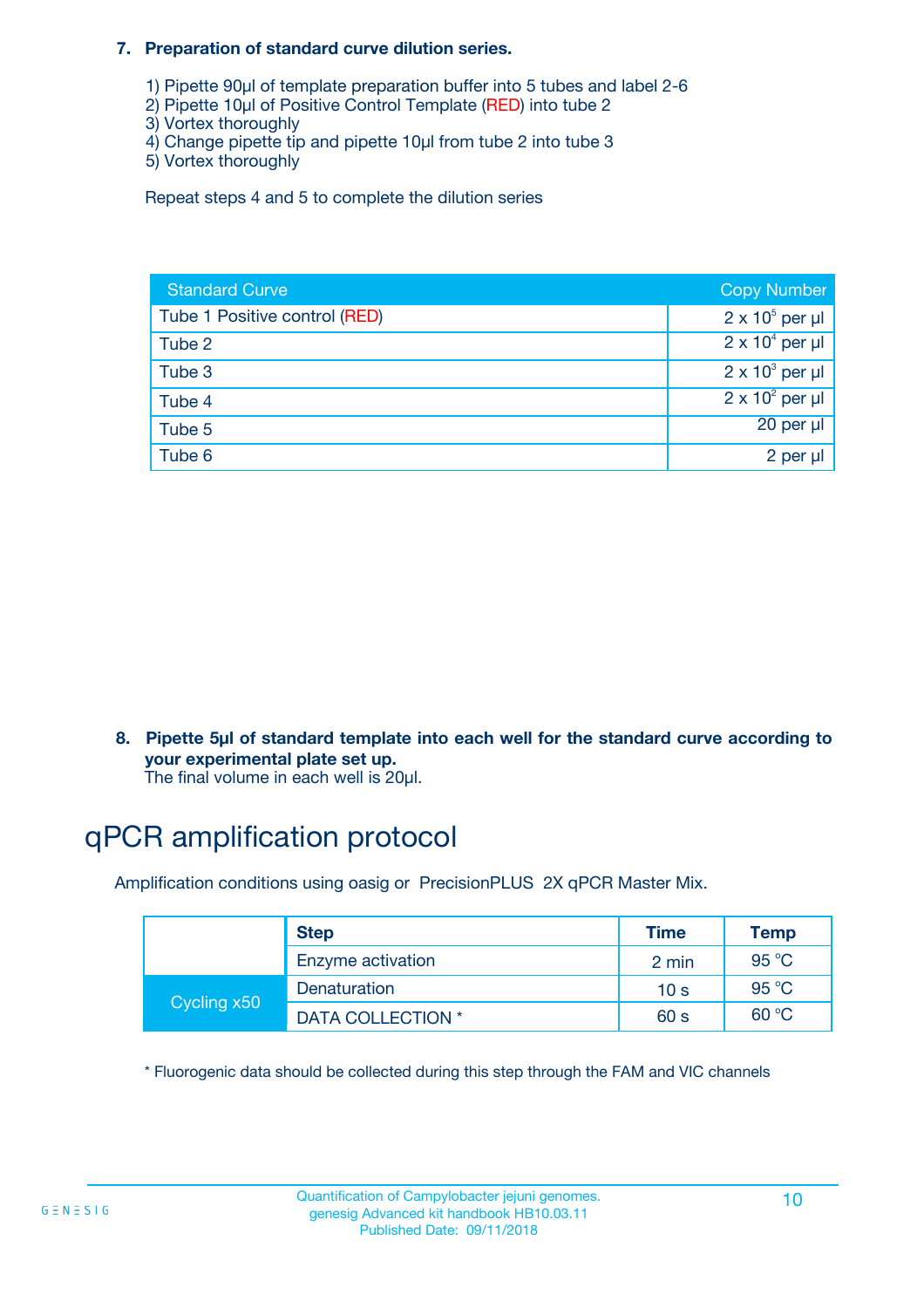# Interpretation of results

| <b>Target</b><br>(FAM) | <b>Internal</b><br>control<br>(NIC) | <b>Positive</b><br>control | <b>Negative</b><br>control | Interpretation                                                                                                  |
|------------------------|-------------------------------------|----------------------------|----------------------------|-----------------------------------------------------------------------------------------------------------------|
| $\leq 30$              | $+ 1 -$                             | ÷                          |                            | <b>POSITIVE QUANTITATIVE RESULT</b><br>calculate copy number                                                    |
| > 30                   | ٠                                   | ÷                          |                            | <b>POSITIVE QUANTITATIVE RESULT</b><br>calculate copy number                                                    |
| > 30                   |                                     | ÷                          |                            | <b>POSITIVE QUALITATIVE RESULT</b><br>do not report copy number as this<br>may be due to poor sample extraction |
|                        | ÷                                   | ÷                          |                            | <b>NEGATIVE RESULT</b>                                                                                          |
| $+ 1 -$                | $+ 1 -$                             | ÷                          | $\leq$ 35                  | <b>EXPERIMENT FAILED</b><br>due to test contamination                                                           |
| $+$ / -                | $+ 1 -$                             | ÷                          | > 35                       | $\star$                                                                                                         |
|                        |                                     | ÷                          |                            | <b>SAMPLE PREPARATION FAILED</b>                                                                                |
|                        |                                     |                            | $+$ /                      | <b>EXPERIMENT FAILED</b>                                                                                        |

Positive control template (**RED**) is expected to amplify between Cq 16 and 23. Failure to satisfy this quality control criterion is a strong indication that the experiment has been compromised.

\*Where the test sample is positive and the negative control is positive with a  $Ca > 35$ , the sample must be reinterpreted based on the relative signal strength of the two results:



If the sample amplifies  $> 5$  Cq earlier than the negative control then the sample should be reinterpreted (via the table above) with the negative control verified as negative.



If the sample amplifies  $< 5$  Cq earlier than the negative control then the positive sample result is invalidated and<br>the result should be determined  $the$  result should be inconclusive due to test contamination. The test for this sample should be repeated.